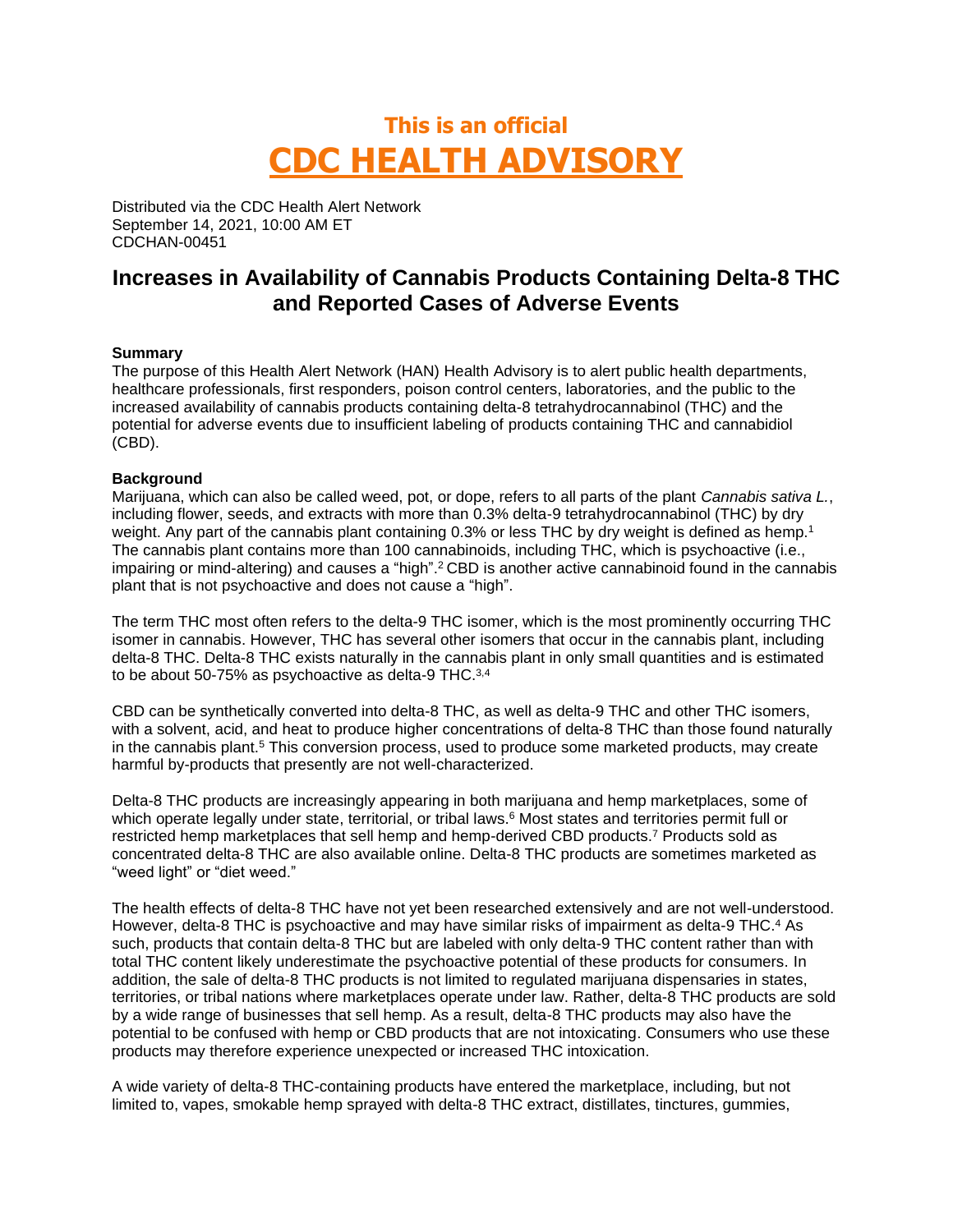chocolates, and infused beverages. In addition, because testing methods for products like synthetically derived delta-8 THC are still being developed, delta-8 THC products may not be tested systematically for contaminants such as heavy metals, solvents, or pesticides that may have adverse health effects. $8$ 

#### *Recent increases in delta-8 THC-involved adverse events*

In March 2021, the West Virginia Poison Control Center<sup>9</sup> reported two cases of adverse events related to use of delta-8 THC products in adults. In both instances, individuals mistook the products containing delta-8 THC for CBD-like products. These exposures led to symptoms consistent with cannabis intoxication. The Michigan Poison Control Center<sup>10</sup> also reported two cases of severe adverse events to delta-8 THC in two children who ingested a parent's delta-8 THC-infused gummies purchased from a vape shop. Both children experienced deep sedation and slowed breathing with initial increased heart rate progressing to slowed heart rate and decreased blood pressure. The children were admitted to the intensive care unit for further monitoring and oxygen supplementation.

In 2021, The American Association of Poison Control Centers (AAPCC) introduced a product code specific to delta-8 THC into its National Poison Data System (NPDS), allowing for the monitoring of delta-8 THC adverse events\*. From January 1 to July 31, 2021, 660 delta-8 THC exposures were recorded with the new product code, and one additional case was recoded as a delta-8 THC exposure from October 2020. Eighteen percent of exposures (119 of 661 cases) required hospitalization, and 39% (258 of 661 cases) involved pediatric patients less than 18 years of age.

Syndromic surveillance data from emergency departments participating in the CDC's National Syndromic Surveillance Program (NSSP) show an increase in visits with a mention of delta-8 THC or some variation in the chief complaint text in recent months. More than 4,400 active emergency facilities that represent portions of 49 states and Washington, DC contribute data to NSSP, accounting for approximately 71% of all U.S. non-federal emergency departments. The first suspected visit associated with delta-8 THC in NSSP was observed in September 2020, with three additional visits observed through the end of 2020. Suspected visits have generally increased monthly in 2021 (three suspected visits were observed in January; six in February; 16 in March; 11 in April; 29 in May; 32 in June; and 48 in July 2021). The majority of these visits (73%, 109 of 149 visits) occurred in the Department of Health and Human Services' Regions 4 and 6, which are composed primarily of Southern states that have not passed state laws to allow non-medical adult cannabis use.<sup>11</sup> These numbers are likely an underestimate due to the potential for inaccurate and incomplete information about products used by consumers.

Several factors can influence both the type and severity of cannabis-related adverse events, including the type of cannabinoid ingested, concentration, route of exposure, and the individual characteristics of the person who consumed the cannabinoid such as their age, weight, and sex. Delta-8 THC intoxication can cause adverse effects similar to those observed during delta-9 THC intoxication<sup>10,12</sup>, and may include—

- Lethargy
- Uncoordinated movements and decreased psychomotor activity
- Slurred speech
- Increased heart rate progressing to slowed heart rate
- Low blood pressure
- Difficulty breathing
- Sedation
- Coma

#### *Summary*

The rise in delta-8 THC products in marijuana and hemp marketplaces has increased the availability of psychoactive cannabis products, even in states, territories, and tribal nations where non-medical adult cannabis use is not permitted under law. Variations in product content, manufacturing practices, labeling, and potential misunderstanding of the psychoactive properties of delta-8 THC may lead to unexpected effects among consumers. Adverse event reports involving products that contain delta-8 THC that resulted in consumers' hospital or emergency department treatment have been described. Increased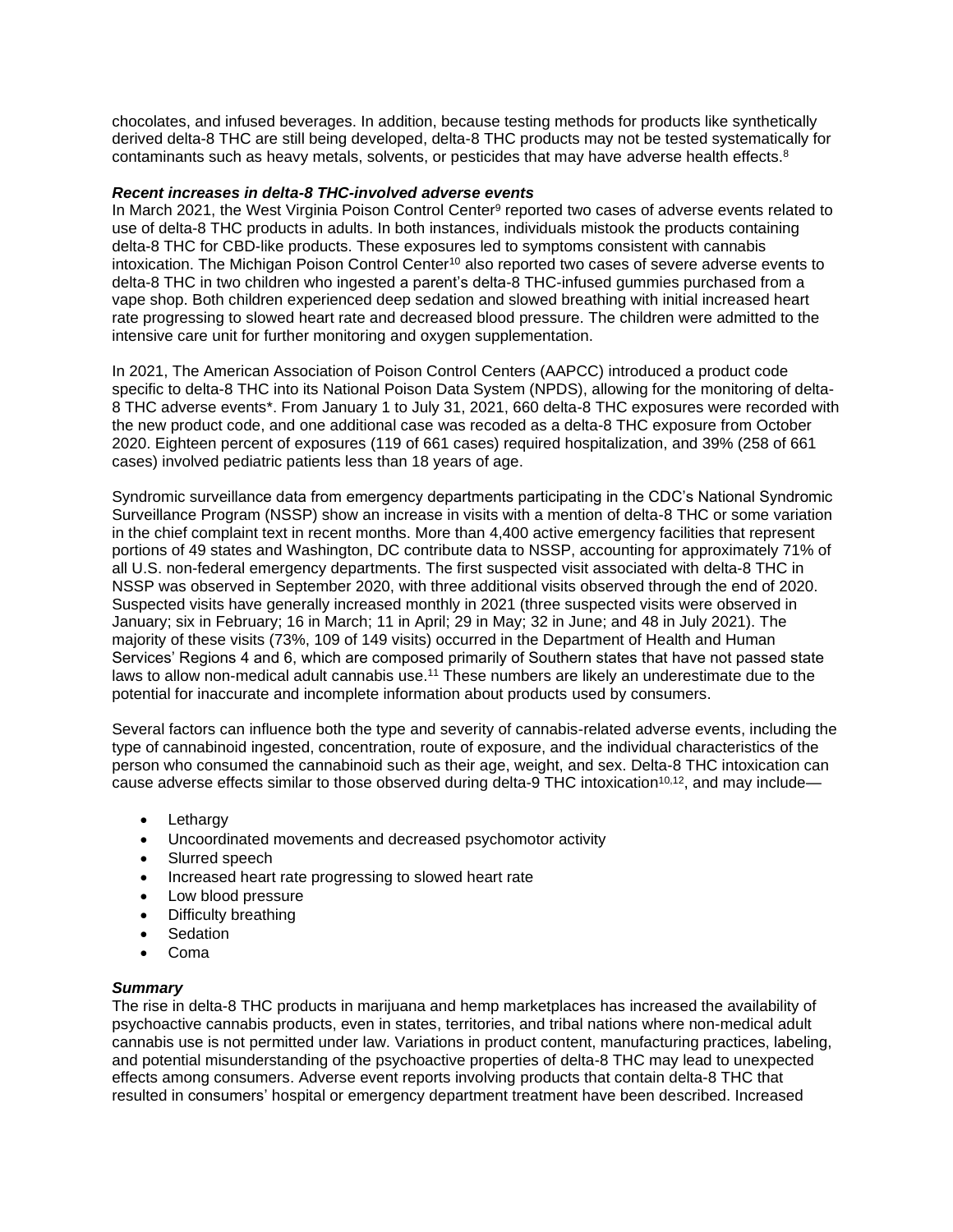reports of adverse events related to delta-8 THC, as well as preliminary reports of the emergence of other similarly produced products derived from cannabis warrant the continued monitoring and tracking of adverse events related to THC.

# **Recommendations for the Public and Consumers**

- Consumers should be aware of possible limitations in the labeling of products containing THC and CBD even from approved marijuana and hemp retailers. Products reporting only delta-9 THC concentration, but not total THC may underestimate the psychoactive potential for consumers.
- Consumers should be aware that products labeled as hemp or CBD may contain delta-8 THC, and that products containing delta-8 THC can result in psychoactive effects. Delta-8 THC products are currently being sold in many states, territories, and tribal nations where non-medical adult cannabis use is not permitted by law. In addition, retailers may sell products outside of regulated dispensaries in states, territories, and tribal nations where cannabis use is permitted by law. This may provide consumers with a false sense of safety, as delta-8 THC products may be labeled as hemp or CBD, which consumers may not associate with psychoactive ingredients.
- Parents who consume edibles and other products that contain THC and CBD should store them safely away from children. Children may mistake some edibles that contain THC and CBD (e.g., fruit-flavored gummies containing delta-8 THC) as candy.
- If consumers experience adverse effects of THC- or CBD-containing products that are an immediate danger to their health, they should call their local or regional poison control center at 1- 800-222-1222 or 911 or seek medical attention at their local emergency room and report the ingredients of ingested products to healthcare providers. Consumers are also encouraged to report adverse events to [MedWatch.](https://www.fda.gov/safety/medwatch-fda-safety-information-and-adverse-event-reporting-program)
- Consumers should be aware that the cannabis marketplace continues to evolve. Other cannabisderived products of potential concern have emerged recently, such as those containing delta-10 THC and THC-O acetate. More research is needed to understand the health effects of products containing these compounds.

**Recommendations for Public Health Departments and Poison Control Centers**, including those in locations where laws only permit hemp marketplaces

- Release information to healthcare providers and the public about the psychoactive qualities and the potential health implications of using products containing delta-8 THC and that products labeled as hemp or CBD may contain delta-8 THC.
- Poison control centers have a new code available to identify delta-8 THC exposures. For patients or providers reporting delta-8 THC consumption, poison control centers should use the American Association of Poison Control Centers code 310146 or product code 8297130 to indicate delta-8 THC exposure and aid in the continued surveillance of these exposures.
- States, territories, and tribal nations that have passed laws allowing non-medical use of adult cannabis or that may allow such use in the future may consider requiring the reporting of total THC content, including ingredients like delta-8 THC and other compounds that may be synthetically produced, on product labeling.
- Community-based organizations, such as Drug-Free Communities coalitions, can use information from this report to raise awareness in their communities about the potential negative health effects associated with use of delta-8 THC-containing products, as well as the emergence of other cannabis-derived products of potential concern.

# **Recommendations for Retailers Selling Cannabis Products**

- Retailers selling cannabis products should provide information to consumers about the psychoactive qualities of delta-8 THC.
- Retailers selling cannabis products should report total THC content on product labeling, including ingredients like delta-8 THC that may be synthetically produced to create a psychoactive effect.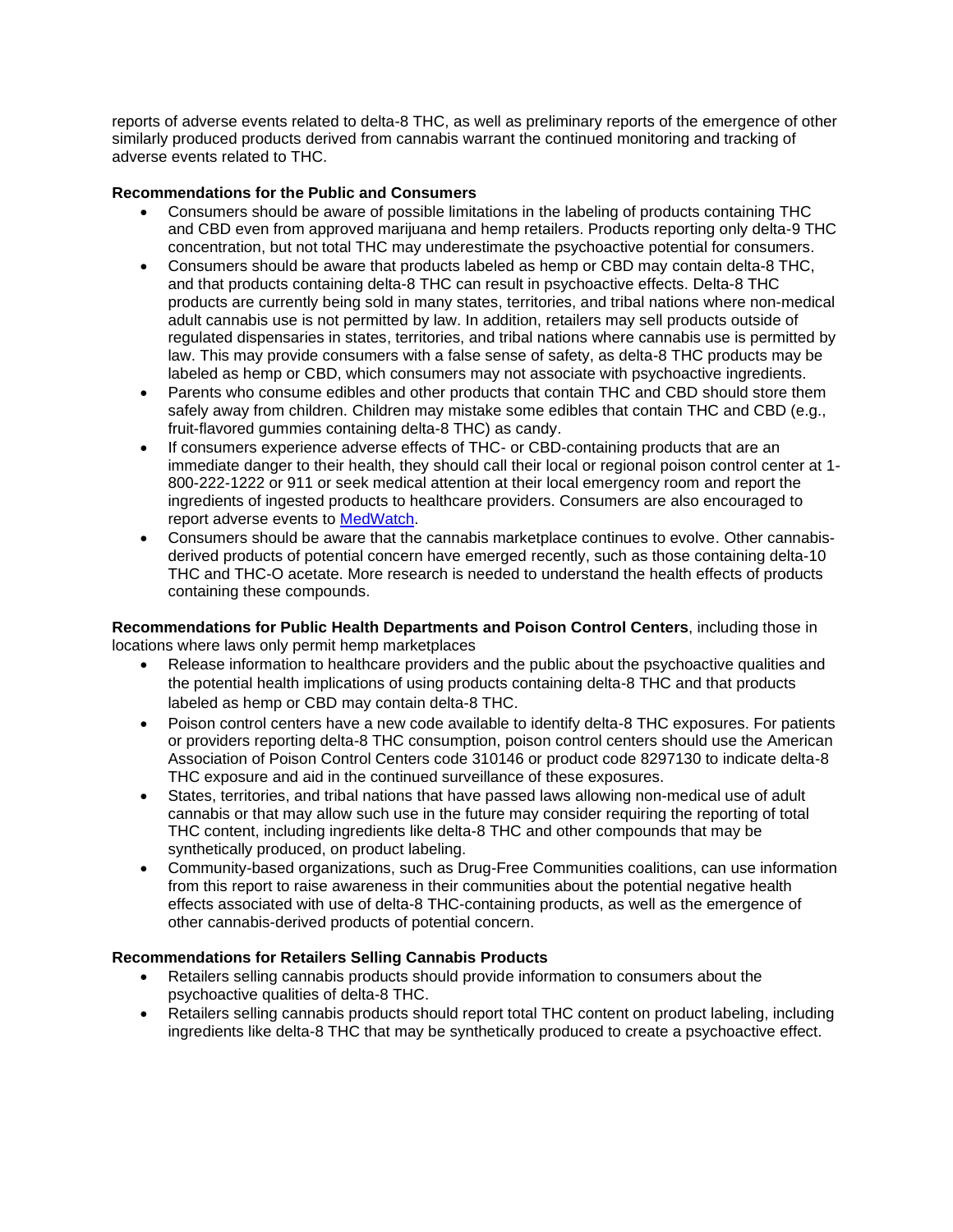#### **Recommendations for Healthcare Providers**

- Healthcare providers should be vigilant in observing patients presenting with THC-like intoxication symptoms who do not report an exposure to marijuana or history of use. Symptomatic patients should be questioned about their use of CBD or delta-8 THC products.
- There is no specific antidote for THC intoxication. Treatment is largely symptomatic and supportive care. The ability to detect delta-8 THC with laboratory tests that hospitals use to detect delta-9 THC currently is not fully characterized. Consult with your hospital's medical toxicologist or local poison control center for toxicology consultations on treatment.

# **For More Information**

- CDC Marijuana homepage: ["Marijuana and Public Health"](https://www.cdc.gov/marijuana/)
- FDA Delta-8 THC Consumer Update: ["5 Things to Know about Delta-8 Tetrahydrocannabinol"](https://www.fda.gov/consumers/consumer-updates/5-things-know-about-delta-8-tetrahydrocannabinol-delta-8-thc)
- Visit [CDC-INFO](https://www.cdc.gov/cdc-info/index.html) or call CDC-INFO at 1-800-232-4636
- CDC 24/7 Emergency Operations Center (EOC) 770-488-7100

## **References**

- 1. [Agriculture Improvement Act of 2018.](https://www.congress.gov/bill/115th-congress/house-bill/2) H.R.2, 115<sup>th</sup> Cong. (2017-2018).
- 2. Rosenberg EC, Tsien RW, Whalley BJ, Devinsky O. Cannabinoids and epilepsy. Neurotherapeutics, 12 (2015), pp. 747-768.
- 3. Razdan RK. CHEMISTRY AND STRUCTURE-ACTIVITY RELATIONSHIPS OF CANNABINOIDS: AN OVERVIEW, Editor(s): STIG AGURELL, WILLIAM L. DEWEY, ROBERT E. WILLETTE, The Cannabinoids: Chemical, Pharmacologic, and Therapeutic Aspects, Academic Press, 1984, Pages 63-78.
- 4. Hollister LE, Gillespie HK. Delta-8- and delta-9-tetrahydrocannabinol comparison in man by oral and intravenous administration. Clin Pharmacol Ther. 1973 May-Jun;14(3):353-7
- 5. Kiselak TD, Koerber R, Verbeck GF. Synthetic route of sourcing of illicit at home cannabidiol (CBD) isomerization to psychoactive cannabinoids using ion mobility-coupled-LC-MS/MS. Forensic Sci Int 2020; 308:110173.
- 6. Brightfield Group. [What's the Fate of Delta-8? Consumer, Product, and Regulatory Trends.](https://content.brightfieldgroup.com/delta-8-report) Published 2021. Accessed August 31, 2021.
- 7. National Conference of State Legislatures (2020, April 16). *[State Industrial Hemp Statutes](https://www.ncsl.org/research/agriculture-and-rural-development/state-industrial-hemp-statutes.aspx)*.
- 8. Delta-8-THC, HB 3000, [2021 Oregon State Legislature Regular Session. Testimony of](https://olis.oregonlegislature.gov/liz/2021R1/Measures/Testimony/HB3000)  [Steven Crowley.](https://olis.oregonlegislature.gov/liz/2021R1/Measures/Testimony/HB3000)
- 9. West Virginia Substance Abuse Early Warning Network. Alert #WV003. Reported Cases of Adverse Reactions to Delta-8 THC Products in West Virginia. March 10, 2021.
- 10. Michigan Poison Center. [Fact Sheet: Emerging Public Health Concern: Delta-8 THC.](https://static1.squarespace.com/static/5f777ef4c9213f4b5800fc9a/t/60832a49de02a46cdbd3a25d/1619208777303/Delta-8+THC+PSA+final.pdf) April 23, 2021.
- 11. National Conference of State Legislatures (2021, July 14). *[State Medical Marijuana Laws](https://www.ncsl.org/research/health/state-medical-marijuana-laws.aspx)*.
- 12. Grotenhermen F. Pharmacokinetics and pharmacodynamics of cannabinoids. Clin Pharmacokinet.2003;42(4):327-60.

\* *The American Association of Poison Control Centers (AAPCC) maintains the National Poison Data System (NPDS), which houses de-identified case records of self-reported information collected from callers during exposure management and poison information calls managed by the country's poison control centers (PCCs). NPDS data do not reflect the entire universe of exposures to a particular substance as additional exposures may go unreported to PCCs; accordingly, NPDS data should not be construed to represent the complete incidence of U.S. exposures to any substance(s). Exposures do not necessarily represent a poisoning or overdose and AAPCC is not able to completely verify the accuracy of every report. Findings based on NPDS data do not necessarily reflect the opinions of AAPCC.*

*The Centers for Disease Control and Prevention (CDC) protects people's health and safety by preventing and controlling diseases and injuries; enhances health decisions by providing credible information on critical health issues; and promotes healthy living through strong partnerships with local, national, and international organizations.*